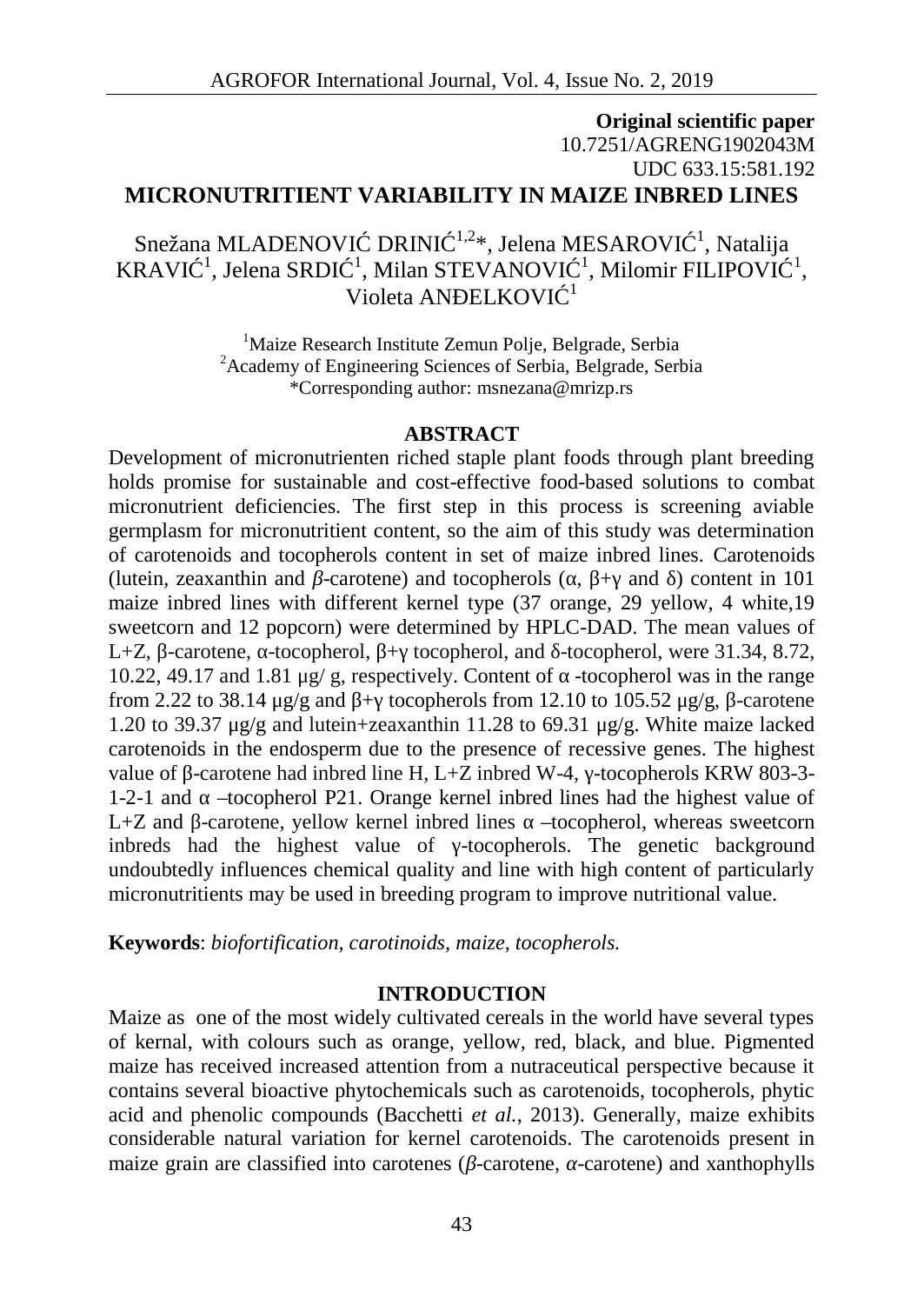(lutein, zeaxanthin and -criptoxanthin), with higher concentrations of lutein and zeaxanthin compared to other carotenoids.

In plants, carotenoids prevent chlorophyll from photo-oxidative damage and protect membranes from lipid peroxidation, serve as precursors to abscisic acid (ABA), which regulates plant growth, embryo development, dormancy, and stress responses (Johnson et al. 2007). Carotenoids also have significant nutritional value for humans by providing precursor molecules required for the synthesis of vitamin A. The efforts thus directed to increase provitamin A and non-provitamin A carotenoids in maize will have positive impact on the health and well-being of humans, especially women and children. Tiwari et al*.* (2012) and Sivaranjani et al*.* (2013) observed positive correlation between kernel colour and total carotenoids but kernel colour is an unpredictable indicator for -carotene so visual selection based on kernel colour will mislead in selecting provitamin A-rich genotypes (Harjes et al. 2008). Intensive efforts are currently being undertaken to develop maize inbreds enriched with carotenoids especially provitamin A (Babu *et al.* 2013; Frano *et al*. 2014).

Tocopherols  $(-, -, -, -)$ , the subgroup of vitamin E, are biologically active compounds. There is natural variation among different maize inbred lines for levels of tocopherols. The two predominant isomers present in maize grain are gammatocopherol and alpha-tocopherol. Alpha-tocopherol is considered more desirable for human and animal consumption because it has higher biological activity than gamma-tocopherol. Most maize inbred lines naturally have much more gammatocopherol than alpha-tocopherol. Therefore a breeding goal is to increase levels of alpha-tocopherol relative to gamma-tocopherol. However, recent research suggests that gamma-tocopherol and compounds metabolized from it have properties important to human health that are unique from properties of alpha-tocopherol. Therefore it may be desirable to not only increase levels of alpha-tocopherol in maize grain, but also levels of gamma-tocopherol.

## **MATERIAL AND METODS**

A diverse panel of 101 inbreds having different kernal type and color was selected and grown at Zemun Polje in 2017. Of them, 70 are inbreds with standard kernal type: 37 with orange color (1-37), 29 with yelow kernal (38-66), 4 white inbred lines (67-70), 19 sweetcorn (71-89) and 12 popcorn (90-101) inbred lines. Maize seed were milled (Perten 120, Sweden) into flour (particle size < 500 μm), in order to obtain greater surface contact and stored at -20˚C prior to analysis.

Carotenoids were extracted according to the slightly modificated method proposed by Rivera *et al .*(2012). Briefly, 0.15 g of the grain maize sample was extracted twice with 5 mL of mixture methanol-ethyl actetate  $(6:4, v/v)$  for 30 min at ambient room. Collected extracts after centrifugation (3000 rpm, for 5 min) were evaporated under the stream of nitrogen to the dryness and redissolved in 1mL of the mobile phase. Afterwards, extracts were filtered through syringe filter to be analyzed by Dionex UltiMate 3000 liquid chromatography system (Thermo Scientific,Germany) fitted with photodiode array detector (DAD-3000) analytical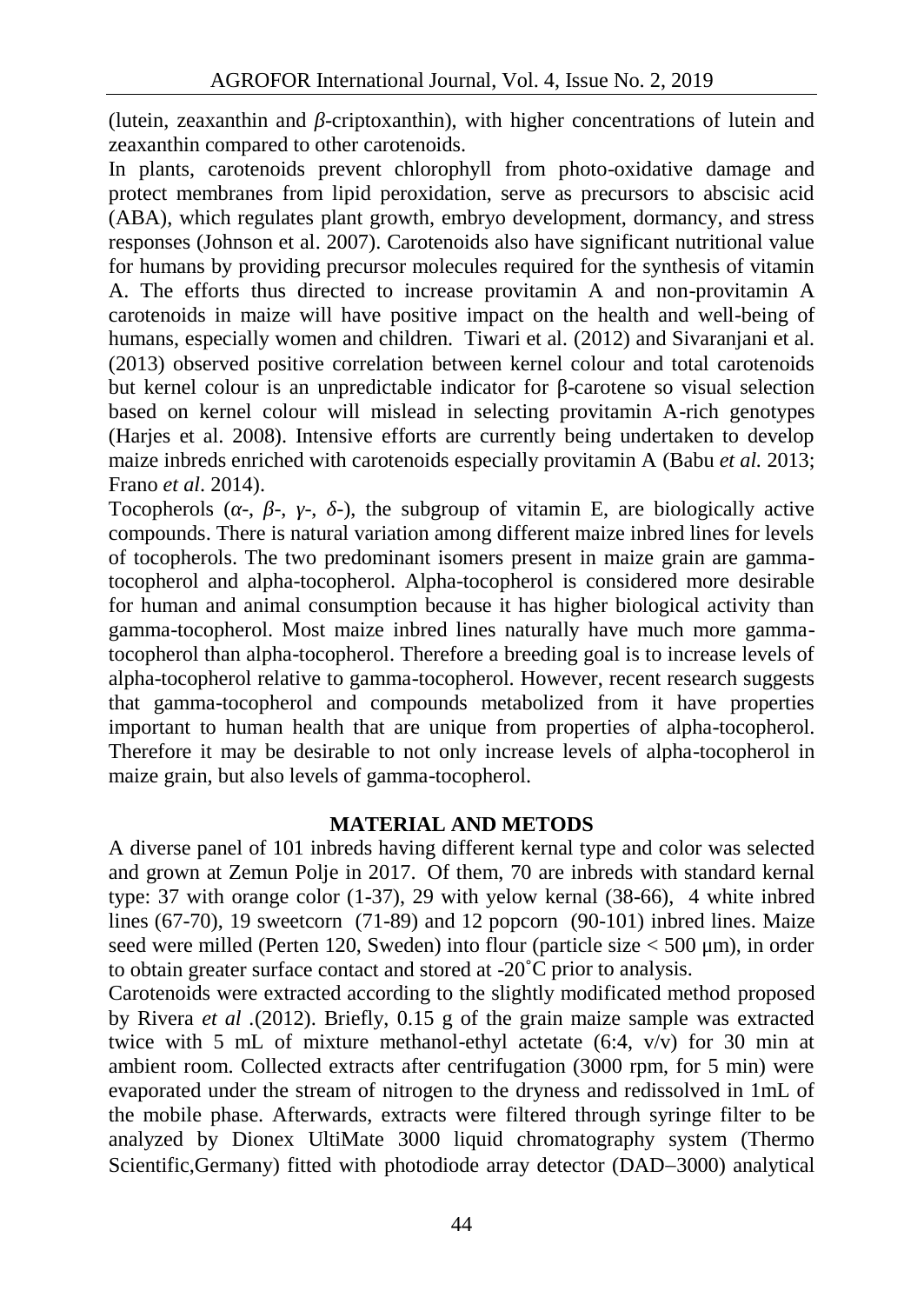column, Acclaim Polar Advantage II, C18 (150  $\times$  4.6 mm, 3 µm). Mixture of methanol-acetonitrile,  $(90:10, v/v)$  was used as mobile phase. The flow rate was 1 mL/min, temperature of column was set at 25 ºC and the injection volume was 50 μL. Chromatograms were generated at 450 nm and 470 nm. Tested carotenoids were identified and quantified by comparing characteristic retention time of appropriate standards. Carotenoids content is expressed as micrograms per gram of dry matter.

Tocopherols  $(-, + -$  and  $)$  were extracted by method proposed by Gliszczy skawigło *et al* (2007) with minor modification. Approximately 0.2 g of sample was mixed with 2-propanol (4 mL) and homogenised for 30 min at room temperature. The extracts were then centrifuged at 3000 rpm for 5 min, filtered through a 0.45 μm membrane filter and a aliquot of clear supernatant was directly injected into the Dionex UltiMate 3000 liquid chromatography system (Thermo Scientific, Germany) equipped with fluorescence detector (FLD-3100). Chromatographic separation of tocopherols was accomplished on analytical column, Acclaim Polar Advantage II, C18 (150  $\times$  4.6 mm, 3 µm) operated at 30°C. Mixture of acetonitrile and methanol (1:1,  $v/v$ ) was used as a mobile phase at flow rate of 1 mL/min. Injection volume was 5μL, while the wavelengths for excitation and emission were maintained at 290 nm and 325 nm, respectively. Tocopherols were identified and quantified comparing characteristic retention time of corresponding standards. The tocopherols content is expressed as micrograms per gram dry matter.

### **RESULTS AND DISCUSSION**

The study revealed wide genetic variation for the kernel carotenoids lutein+ zeaxanthin and -carotene in maize inbred lines with different kernal type and color. The mean values of L+Z and -carotene were 31.34 and 8.72 μg/g, respectively. Content of -carotene was in the range from 1.20 to 39.37 μg/g. The inbreds H (39.37  $\mu$ g/g), W-4 (32.47  $\mu$ g/g) and Fd-96 with orange kernel were found promising for -carotene. Content of lutein+zeaxantin was in the range from 11.28 to 88.06 μg/g. The inbreds W-4 (88.06 μg/g) and TVA912 (69.31 μg/g) with orange kernal were identified with high lutein+zeaxantin. Orange kernel inbred lines had the highest mean value of L+Z and -carotene (35.62 and 14.81  $\mu$ g/g), followed by popcorn inbred lines with orange to dark yellow kernel (29.67 and 6.26 μg/ g). The carotenoid content in white kernel inbred lines had not be detected. White maize lacks carotenoids in the endosperm due to the presence of recessive *y1* or *phytoene synthase (psy1)*, the key gene that controls the first step in the carotenoid biosynthesis pathway, whereas, the yellow/orange kernel maize with dominant *Y1* contains -carotene and -carotene and zeaxanthin and lutein (Buckner *et al*. 1990).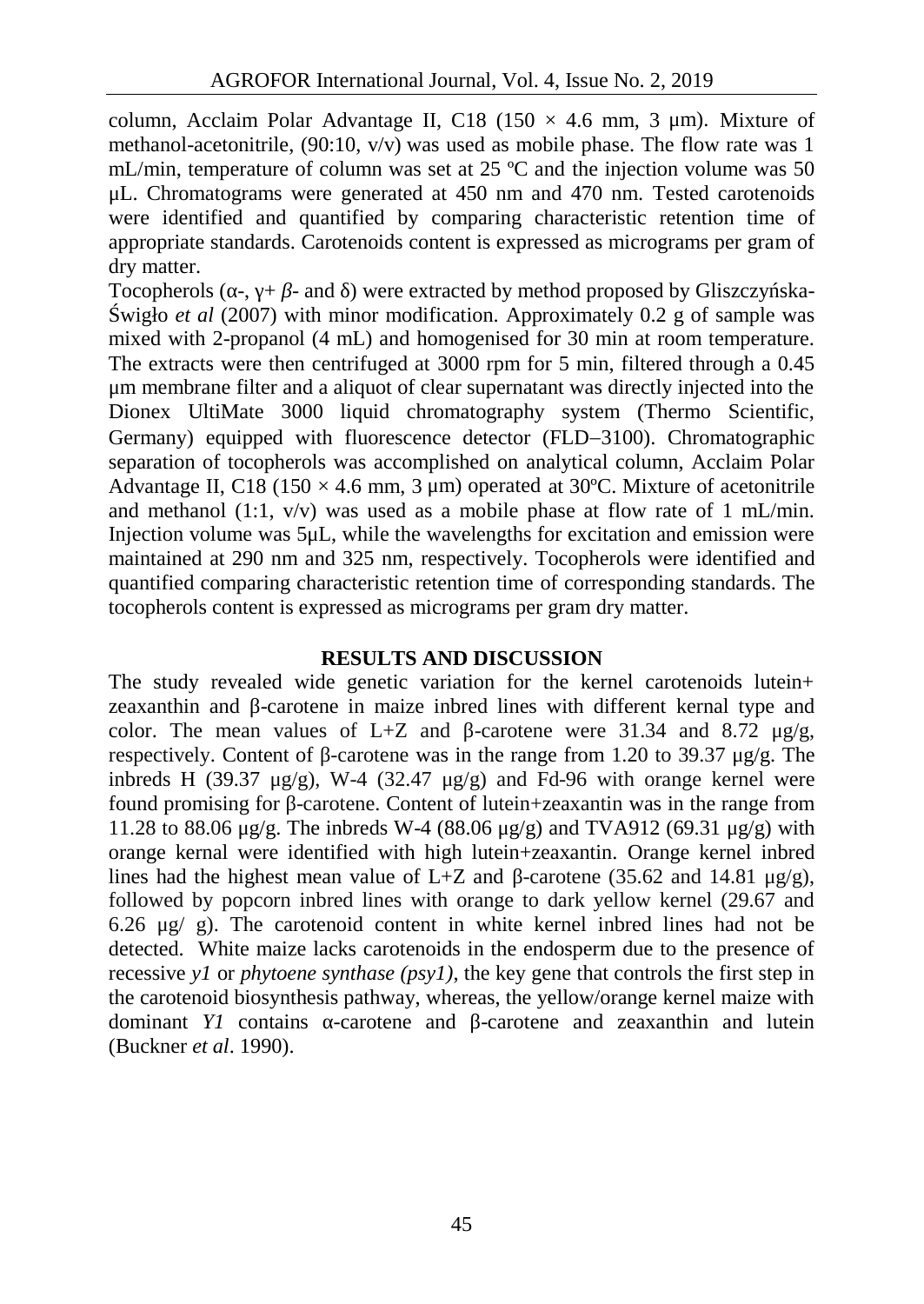AGROFOR International Journal, Vol. 4, Issue No. 2, 2019

|                | Table 1. Content of carotenoides in 101 maize inbred lines |                  |    |                  |                  |     |                  |                 |  |  |
|----------------|------------------------------------------------------------|------------------|----|------------------|------------------|-----|------------------|-----------------|--|--|
| No             | $L+Z$                                                      | -karoten         | No | $L + Z$          | -karoten         | No  | $L+Z$            | -karoten        |  |  |
| $\mathbf{1}$   | $36,08 \pm 0,03$                                           | $3,38 \pm 0,00$  | 35 | 22,89±0,09       | $15,07 \pm 0,06$ | 69  | ND               | ND              |  |  |
| $\sqrt{2}$     | 24,84±0,38                                                 | $3,20\pm0,03$    | 36 | $36,22 \pm 0,28$ | $8,45\pm0,03$    | 70  | <b>ND</b>        | ND              |  |  |
| 3              | $45,40\pm0.27$                                             | 39,37±0,24       | 37 | $69,31\pm0,51$   | $10,56 \pm 0,08$ | 71  | $28,67 \pm 0,32$ | $2,66 \pm 0.03$ |  |  |
| $\overline{4}$ | $46,17\pm0,61$                                             | $16,87 \pm 0,22$ | 38 | $22,19\pm0,07$   | 4,79±0,02        | 72  | $28,49\pm0,18$   | $8,59 \pm 0.05$ |  |  |
| 5              | 49,00±0,77                                                 | $22,08 \pm 0,35$ | 39 | $29,59 \pm 0,28$ | $8,72\pm0,08$    | 73  | $25,54\pm0,15$   | $3,71\pm0,01$   |  |  |
| $\sqrt{6}$     | $43,45\pm0.83$                                             | $21,12\pm0,41$   | 40 | $36,52 \pm 0,21$ | $16,29 \pm 0,09$ | 74  | $29,03 \pm 0,15$ | $5,21\pm0,03$   |  |  |
| 7              | $23,64 \pm 0,15$                                           | $30,13\pm0,19$   | 41 | $19,70\pm0,12$   | $2,23\pm0,01$    | 75  | $36,29 \pm 0,31$ | $3,46 \pm 0,01$ |  |  |
| $\,8\,$        | $37,22 \pm 0,14$                                           | $7,12\pm0,03$    | 42 | $24,22 \pm 0,12$ | $5,65 \pm 0,03$  | 76  | $30,08 \pm 0,22$ | $2,01\pm0,01$   |  |  |
| 9              | $17,81 \pm 0.24$                                           | $11,41\pm0,15$   | 43 | $28,31 \pm 0,46$ | $9,14\pm0,15$    | 77  | $25,19\pm0.23$   | $2,08 \pm 0,02$ |  |  |
| 10             | $20.94 \pm 0.27$                                           | $15,34 \pm 0,20$ | 44 | $26,87+0,14$     | $5,39\pm0,03$    | 78  | $21,21\pm0,29$   | $3,66 \pm 0,05$ |  |  |
| 11             | $36,23 \pm 0,49$                                           | $22,72\pm0,31$   | 45 | $51,76 \pm 0,49$ | $8,51 \pm 0.08$  | 79  | $21,18 \pm 0,09$ | $3,23\pm0,01$   |  |  |
| 12             | $20,35 \pm 0,27$                                           | $14,76 \pm 0,20$ | 46 | 35,67±0,36       | $4,40\pm0,04$    | 80  | $28,54 \pm 0,21$ | $7,21 \pm 0,05$ |  |  |
| 13             | $33,82 \pm 0.15$                                           | $2,72\pm0.06$    | 47 | $24,75 \pm 0,16$ | $2,50\pm0.02$    | 81  | $26,28 \pm 0,13$ | $1,83\pm0,01$   |  |  |
| 14             | $26,75\pm0,08$                                             | $14,51\pm0,05$   | 48 | $42,37 \pm 0,34$ | $4,94\pm0,04$    | 82  | $28,24\pm0,31$   | $2,42\pm0,03$   |  |  |
| 15             | $22,62 \pm 0,11$                                           | $5,46 \pm 0,03$  | 49 | $22,58 \pm 0,17$ | $3,70\pm0,03$    | 83  | $20,60 \pm 0,33$ | $3,46 \pm 0,02$ |  |  |
| 16             | $40.91 \pm 0.27$                                           | $12,66 \pm 0.08$ | 50 | 33,80±0,41       | $5,17\pm0,06$    | 84  | $31,10\pm0.23$   | $2,84\pm0.01$   |  |  |
| 17             | $26,63 \pm 0,08$                                           | $11,01\pm0,03$   | 51 | $53,14\pm0,36$   | $7,58 \pm 0,05$  | 85  | $28,14\pm0,27$   | $4,59 \pm 0.04$ |  |  |
| 18             | 49,52±0,81                                                 | $6,47\pm0,11$    | 52 | $34,13\pm0,29$   | $10,49 \pm 0,09$ | 86  | $35,99 \pm 0,18$ | $4,01\pm0,02$   |  |  |
| 19             | $88,36 \pm 1,08$                                           | $32,47+0,40$     | 53 | $31,47+0,35$     | $5,48 \pm 0,06$  | 87  | $25,58 \pm 0,15$ | $5,82 \pm 0.03$ |  |  |
| 20             | $40,78 \pm 0,22$                                           | $10,32 \pm 0,05$ | 54 | $19,59 \pm 0,14$ | $1,91 \pm 0,01$  | 88  | 24,79±0,27       | $2,40\pm0,03$   |  |  |
| 21             | $33,05 \pm 0,32$                                           | $6,67+0,07$      | 55 | $28,58 \pm 0,25$ | $7,97 \pm 0,07$  | 89  | 37,96±0,48       | $3,31 \pm 0,04$ |  |  |
| 22             | $31,78 \pm 0.19$                                           | $15,70\pm0.09$   | 56 | $21,06 \pm 0,38$ | $1,41\pm0.03$    | 90  | $24,17\pm0,14$   | $5,47\pm0,03$   |  |  |
| 23             | $29,14\pm0.27$                                             | $6,75 \pm 0.06$  | 57 | $33,25 \pm 0,35$ | $9,90\pm0,10$    | 91  | $17,94\pm0.20$   | $8,49\pm0,10$   |  |  |
| 24             | $29,16 \pm 0,18$                                           | $16,91\pm0,11$   | 58 | $11,28 \pm 0,16$ | $1,70\pm0,02$    | 92  | $21,22 \pm 0,07$ | $4,93 \pm 0,02$ |  |  |
| 25             | $34,23\pm0,20$                                             | $14,36 \pm 0.09$ | 59 | $16,04\pm0,06$   | $1,95 \pm 0,01$  | 93  | $25,67 \pm 0,11$ | $4,92 \pm 0,02$ |  |  |
| 26             | $23,78 \pm 0.07$                                           | $25,45\pm0.07$   | 60 | $23,70\pm0,10$   | $2,48 \pm 0.01$  | 94  | $27,12\pm0,27$   | $4,55 \pm 0.04$ |  |  |
| 27             | 29,83±0,45                                                 | $9,73\pm0,15$    | 61 | $30,06 \pm 0,24$ | $3,10\pm0,03$    | 95  | $33,90 \pm 0,13$ | $9,88 \pm 0,04$ |  |  |
| 28             | 49,86±0,77                                                 | $26,16\pm0,40$   | 62 | $31,24\pm0,18$   | $3,34\pm0,02$    | 96  | $24,03\pm0,14$   | $4,81\pm0,03$   |  |  |
| 29             | $39,05 \pm 0,11$                                           | $8,65 \pm 0.02$  | 63 | 28,90±0,43       | $3,28 \pm 0.05$  | 97  | $30,78 \pm 0,41$ | $4,12\pm0,05$   |  |  |
| 30             | $17,56 \pm 0,18$                                           | $10,13\pm0,10$   | 64 | $17,13\pm0,16$   | $1,20\pm0,01$    | 98  | 38,12±0,39       | $10,14\pm0,10$  |  |  |
| 31             | $27,56 \pm 0.25$                                           | $16,69 \pm 0,15$ | 65 | 29,29±0,12       | $5,56 \pm 0,02$  | 99  | 39,69±0,49       | $11,67+0,14$    |  |  |
| 32             | $33,30\pm0.08$                                             | $8,79 \pm 0.02$  | 66 | $25,69 \pm 0,21$ | $1,30\pm0,01$    | 100 | $31,07 \pm 0,18$ | $2,33\pm0,01$   |  |  |
| 33             | $31,60 \pm 0,06$                                           | $25,05 \pm 0,04$ | 67 | ND               | ND               | 101 | $42,36 \pm 0,27$ | $4,04\pm0,03$   |  |  |
| 34             | 39,21                                                      | $14,67 \pm 0.05$ | 68 | <b>ND</b>        | ND               |     |                  |                 |  |  |
|                | $\pm 0.14$                                                 |                  |    |                  |                  |     |                  |                 |  |  |

The genetic variation for various carotenoids among maize inbreds showed zeaxanthin and lutein were the most predominant carotenoids. Vignesh *et al.* (2012) reported the same low range of kernel -carotene as well as Chander *et al.* (2008) observed a similar trend of variation while evaluating a set of Chinese germplasm, and found less provitamin A concentration and more of lutein and zeaxanthin. The carotenes ( $\overline{a}$  - and  $\overline{a}$  -carotene) are the intermediates in the carotenoid biosynthesis pathway, leading to the more synthesis of non-provitamin A (lutein and zeaxanthin), which is why maize kernels generally have limited provitamin A despite being rich in other carotenoids (Vallabhaneni *et al.* 2009).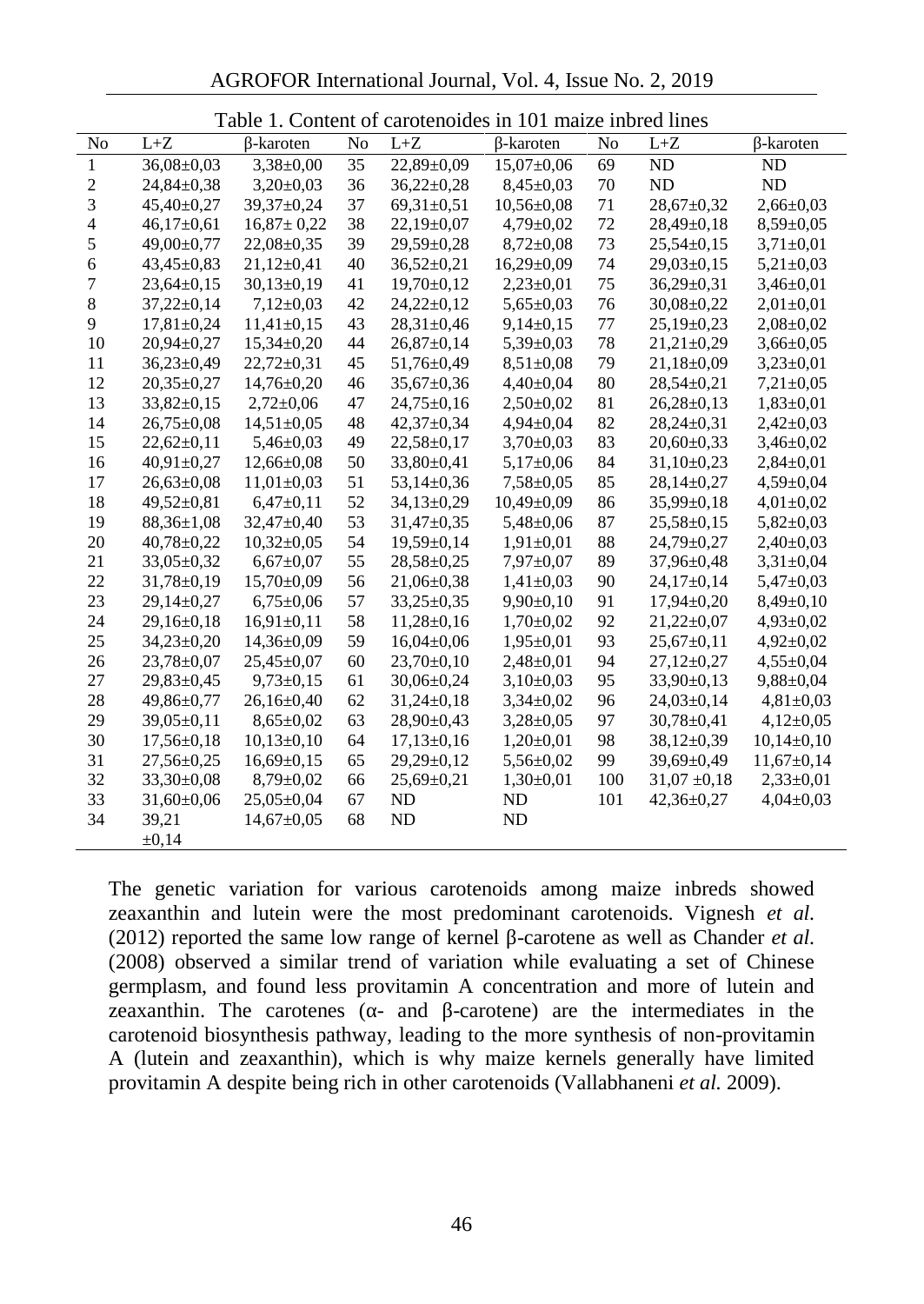AGROFOR International Journal, Vol. 4, Issue No. 2, 2019

|                  |                 | <b>Table 2. Content of tocopherols in TUT maize indred lines</b> |                  |         |                              |                   |                                  |
|------------------|-----------------|------------------------------------------------------------------|------------------|---------|------------------------------|-------------------|----------------------------------|
| No               |                 |                                                                  |                  | No      |                              | $\! + \!\!\!\!$   |                                  |
| $\mathbf{1}$     | $2,04\pm0,01$   | $28,55 \pm 0,13$                                                 | $10,59 \pm 0,05$ | 52      | $0,95 \pm 0,01$              | 53,30±0,39        | $2,68 \pm 0,02$                  |
| $\boldsymbol{2}$ | $1,98 \pm 0,02$ | $35,73 \pm 0,28$                                                 | $14,15\pm0,11$   | 53      | $1,85 \pm 0.01$              | $30,90 \pm 0,23$  | $17,91\pm0,13$                   |
| $\sqrt{3}$       | $1,08 \pm 0,01$ | $25,18 \pm 0,30$                                                 | 24,04±0,29       | 54      | $1,04\pm0,03$                | 69,69±0,32        | $6,33\pm0,03$                    |
| $\overline{4}$   | $1,68 \pm 0,05$ | 79,01±0,56                                                       | $4,26 \pm 0,03$  | 55      | $1,21\pm0,01$                | $35,81 \pm 0,11$  | $9,76 \pm 0,03$                  |
| 5                | $2,95 \pm 0,03$ | $51,61\pm0,60$                                                   | $8,16 \pm 0,09$  | 56      | $0,81\pm0,00$                | $23,33\pm0,10$    | $19,12\pm0,08$                   |
| 6                | $2,53\pm0,06$   | $105,52 \pm 1,37$                                                | $5,94 \pm 0,08$  | 57      | $2,02 \pm 0,01$              | 41,88±0,27        | $19,78 \pm 0,13$                 |
| $\sqrt{ }$       | $1,80\pm0.01$   | $44,54\pm0,20$                                                   | $7,23\pm0,03$    | 58      | $1,62\pm0,01$                | 28,89±0,14        | $13,62 \pm 0,07$                 |
| $\,8\,$          | $0,74\pm0,01$   | $18,25 \pm 0,21$                                                 | $9,73 \pm 0,11$  | 59      | $1,46 \pm 0,01$              | $46,60 \pm 0,20$  | $14,24 \pm 0,06$                 |
| 9                | $1,29\pm0,03$   | $37,51 \pm 0.33$                                                 | $4,67 \pm 0,04$  | 60      | $1,60\pm0,01$                | $72,18 \pm 0,41$  | $6,80\pm0,09$                    |
| 10               | $1,38 \pm 0.01$ | $16,31\pm0,08$                                                   | $2,90\pm0,01$    | 61      | $0,66 \pm 0,01$              | $30,31 \pm 0,34$  | $16,15\pm0,18$                   |
| 11               | $4,39\pm0,03$   | 53,09±0,35                                                       | $10,84\pm0,07$   | 62      | $0,92\pm0,01$                | 44,11±0,34        | $15,56 \pm 0,12$                 |
| 12               | $1,18\pm0.01$   | $29,08 \pm 0,16$                                                 | $8,66 \pm 0,05$  | 63      | $1,26 \pm 0.01$              | $45,00\pm0,47$    | $13,82 \pm 0,15$                 |
| 13               | $2,08 \pm 0,02$ | 58,89±0,68                                                       | $4,72 \pm 0,05$  | 64      | $0,49\pm0,00$                | $27,16 \pm 0,13$  | $4,41\pm0,07$                    |
| 14               | $2,99 \pm 0,02$ | $81,69 \pm 0,66$                                                 | $7,60\pm0,06$    | 65      | $1,36 \pm 0,00$              | $23,11\pm0,05$    | $9,81 \pm 0,02$                  |
| 15               | $1,15\pm0,01$   | $33,35 \pm 0,36$                                                 | $12,16 \pm 0,13$ | 66      | $0,49\pm0,00$                | $16,19 \pm 0,14$  | $11,16 \pm 0.09$                 |
| 16               | $1,40\pm0,01$   | 39,05±0,23                                                       | $3,38 \pm 0,01$  | 67      | $1,45\pm0,04$                | 72,13±0,66        | $3,72 \pm 0,03$                  |
| 17               | $1,73\pm0,00$   | $63,77 \pm 0,18$                                                 | $18,00 \pm 0,05$ | 68      | $1,22\pm0,01$                | 33,89±0,16        | $13,35 \pm 0,06$                 |
| 18               | $2,77\pm0.03$   | $62,40\pm0,64$                                                   | $4,41\pm0,04$    | 69      | $0,61\pm0,00$                | $35,74 \pm 0,13$  | $18,70 \pm 0,07$                 |
| 19               | $2,29\pm0,02$   | 77,46±0,54                                                       | $9,85 \pm 0,07$  | 70      | $1,20\pm0,00$                | 43,97±0,11        | $12,37 \pm 0,03$                 |
| $20\,$           | $0,77\pm0,01$   | $41,42\pm0,31$                                                   | $9,44 \pm 0,07$  | 71      | $1,65 \pm 0,03$              | $50,09 \pm 0,81$  | $15,60+0,25$                     |
| 21               | $5,48 \pm 0,05$ | $105,02 \pm 0,92$                                                | $9,82 \pm 0,09$  | 72      | $1,80\pm0,01$                | 53,88±0,21        | $13,73 \pm 0,05$                 |
| $22\,$           | $1,39 \pm 0.01$ | 28,16±0,28                                                       | $3,74 \pm 0,02$  | 73      | $0,94\pm0,02$                | $69,26 \pm 0,39$  | $3,22 \pm 0,02$                  |
| 23               | $2,29 \pm 0.02$ | $41,24 \pm 0,38$                                                 | 38,14±0,35       | 74      | $2,14\pm0.03$                | $57,05 \pm 0.78$  | $6,25\pm0,09$                    |
| 24               | $2,74\pm0,03$   | 71,30±0,80                                                       | $10,62 \pm 0,12$ | 75      | $2,62 \pm 0,05$              | $77,11 \pm 1,43$  | $7,66 \pm 0,14$                  |
| 25               | $0,50\pm0,01$   | $14,17\pm0,17$                                                   | $7,40\pm0,09$    | 76      | $2,17\pm0,01$                | 52,95±0,21        | 14,99±0,06                       |
| $26\,$           | $0,79 \pm 0,00$ | $19,20\pm0,11$                                                   | $12,93 \pm 0,08$ | $77 \,$ | $3,66 \pm 0,02$              | $75,26 \pm 034$   | $10,68 \pm 0,05$                 |
| $27\,$           | $0,85\pm0,01$   | 27,49±0,17                                                       | $2,35 \pm 00,01$ | 78      | $3,51 \pm 0,02$              | $86,12\pm0,38$    | $16,58 \pm 0,11$                 |
| 28               | $2,01\pm0,01$   | $62,17\pm0,24$                                                   | $10,05 \pm 0,04$ | 79      | $2,38 \pm 0,02$              | 83,87±0,30        | $8,83 \pm 0,03$                  |
| 29               | $4,27 \pm 0,03$ | $71,70\pm0,53$                                                   | $21,73\pm0,16$   | 80      | $2,52 \pm 0.02$              | $63,32\pm0,38$    | $8,41 \pm 0,05$                  |
| $30\,$           | $1,23\pm0,03$   | 57,28±0,50                                                       | $3,87 \pm 0,03$  | 81      | $4,66 \pm 0,11$              | 99,26±0,24        | $12,28 \pm 0,28$                 |
| 31               | $2,77 \pm 0.02$ | $63,77 \pm 0,40$                                                 | $11,31\pm0,07$   | 82      | $2,70\pm0,28$                | 59,99±0,28        | $12,96 \pm 0,36$                 |
| 32               | $0,46 \pm 0,01$ | 42,63±0,34                                                       | $2,67 \pm 0,02$  | 83      | $4,01\pm0,02$                | $101,32 \pm 0,54$ | $17,00\pm0,09$                   |
| 33               | $6,56 \pm 0,06$ | $56,60 \pm 0,50$                                                 | $12,37 \pm 0,11$ | 84      | $1,16 \pm 0,09$              | $88,38 \pm 0,15$  | $3,97 \pm 0,05$                  |
| 34               | $1,74\pm0,01$   | $20,11\pm0,17$                                                   | $7,86 \pm 0.07$  | 85      | $1,69+0,08$                  | 82,99±0,48        | $9,20\pm0,16$                    |
| 35               | $0,96 \pm 0,01$ | $12,10\pm0,10$                                                   | $7,84 \pm 0,06$  | 86      | $2,14\pm0,01$                | 59,79±0,15        | $13,57 \pm 0.03$                 |
| 36               | $3,83 \pm 0,02$ | 64,59±0,34                                                       | $7,81 \pm 0,04$  | 87      | $3,01\pm0,02$                | 78,67±0,61        | $17,79 \pm 0,14$                 |
| 37               | $1,90\pm0,01$   | $45,64 \pm 0,18$                                                 | $17,26 \pm 0.07$ | 88      | $2,09 \pm 0,02$              | 53,61±0,47        | $9,40\pm0,08$                    |
| 38               | $1,82\pm0,01$   | $47,73 \pm 0,30$                                                 | $3,33\pm0,02$    | 89      | $1,29+0,05$                  | 64,47±0,95        | $10,70\pm0,16$                   |
| 39               | $1,21\pm0,01$   | $21,76 \pm 0.24$                                                 | $13,24 \pm 0,15$ | 90      | $2,31 \pm 0,02$              | $36,33 \pm 0,37$  | $6,36 \pm 0,06$                  |
| 40               | $1,25\pm0,06$   | 73,15±0,72                                                       | $6,73\pm0,02$    | 91      | $1,45\pm0,06$                | $40,27 \pm 0,30$  | $5,20\pm0,01$                    |
| 41               | $0,77 \pm 0.03$ | 55,25±0,47                                                       | $3,72 \pm 0,01$  | 92      | $1,73 \pm 0,07$              | 39,19±0,56        | $4,14\pm0,02$                    |
| 42               | $1,69 \pm 0,01$ | $47,63 \pm 0,40$                                                 | $8,77 \pm 0,07$  | 93      | $2,03 \pm 0,02$              | 38,08±0,16        | $5,60\pm0,02$                    |
| 43               | $0.83 \pm 0.05$ | $61,51\pm0,82$                                                   | $2,22\pm0,03$    | 94      | $0,98 \pm 0,01$              | $35,15\pm0,12$    | $3,50\pm0.01$                    |
| 44               | $4,53 \pm 0,04$ | $40,40\pm0,37$                                                   | $10,80+0,10$     | 95      | $1,59+0,02$                  | $48,23 \pm 0,32$  | $3,39\pm0,01$                    |
| 45               | $0,70\pm0,00$   | $24,27 \pm 0,05$                                                 | $12,99 \pm 0,03$ | 96      | $0,70\pm0,04$                | $39,73 \pm 0,39$  | $3,12\pm0,01$                    |
| 46               | $0,59+0,00$     | $21,89 \pm 0,18$                                                 | $20,52\pm0,17$   | 97      | $1,27\pm0,02$                | $29,19\pm0,21$    | $3,65 \pm 0,02$                  |
| 47               | $1,20\pm0,01$   |                                                                  |                  | 98      |                              | $48,22 \pm 0,44$  |                                  |
| 48               | $0,79 \pm 0,00$ | $31,72 \pm 0,20$<br>$20,20\pm0,08$                               | $20,24\pm0,13$   | 99      | $1,57+0,05$<br>$1,19\pm0.01$ | $45,11\pm0,17$    | $5,76 \pm 0,03$<br>$4,53\pm0,01$ |
| 49               |                 |                                                                  | $12,12\pm0,05$   | 100     |                              | $41,09 \pm 0,39$  |                                  |
|                  | $1,43\pm0,01$   | $36,01\pm0,24$                                                   | $3,10\pm0,01$    |         | $0,71\pm0,03$                |                   | $3,75 \pm 0,02$                  |
| 50               | $1,74\pm0,01$   | $33,82 \pm 0,14$                                                 | $13,67 \pm 0,06$ | 101     | $1,13\pm0,02$                | $60,45\pm0,19$    | $4,49\pm0,01$                    |
| 51               | $1,18\pm0,01$   | $32,34 \pm 0,20$                                                 | $16,66 \pm 0,11$ |         |                              |                   |                                  |

Table 2. Content of tocopherols in 101 maize inbred lines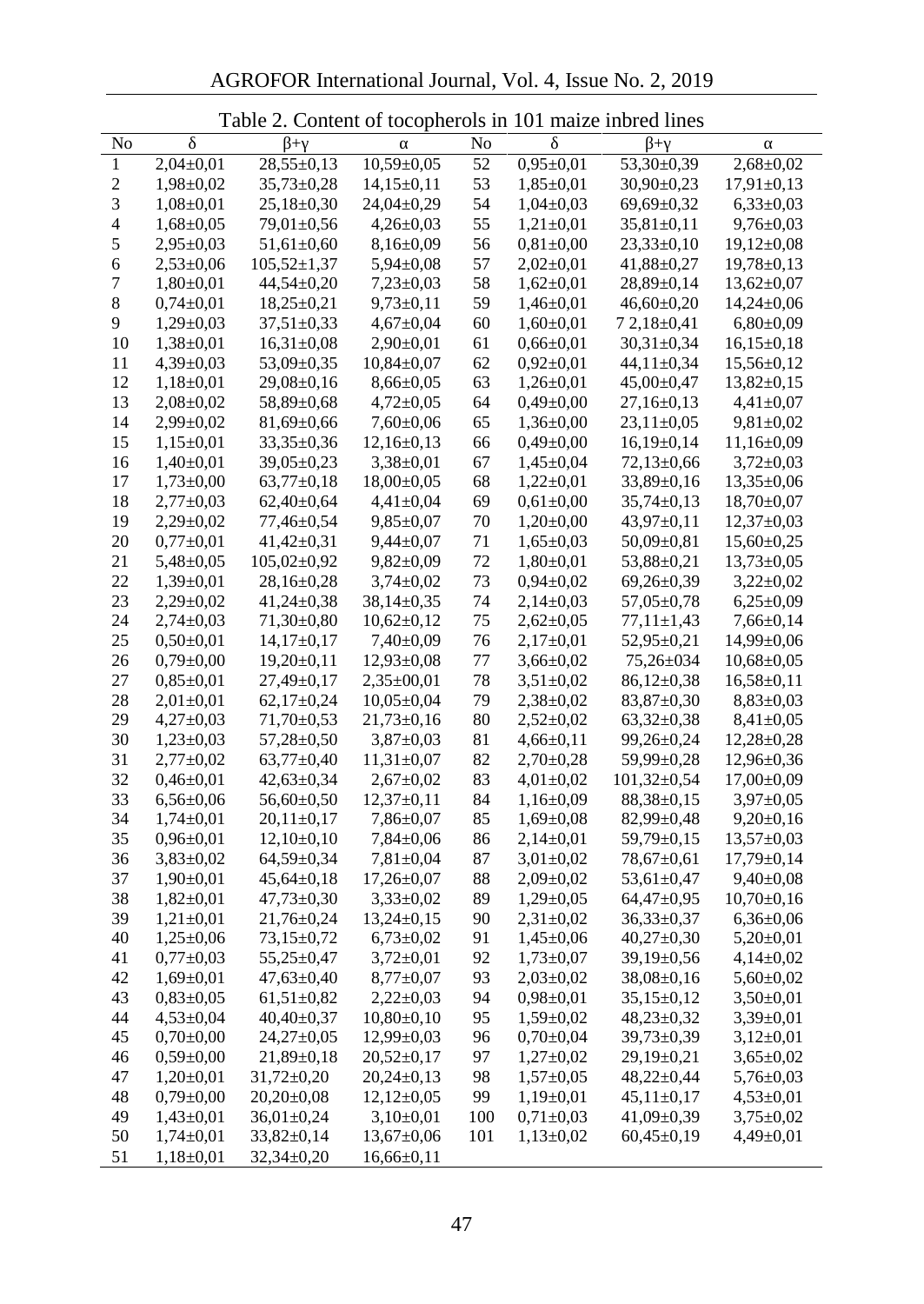In breeding program for selection of high carotenes maze lines, Safawo *et a*l.  $(2010)$  have also determined high variation in -carotene in maize grains. Vignesh *et al* (2015) found wide genetic variation for lutein (0.36–15.75 μg/g), zeaxanthin  $(0.25-22.76 \text{ kg/s})$ , and -carotene  $(0.07-17.41 \text{ kg/s})$  in 48 diverse maize inbreds. According to Chander *et al.* (2008) allelic variations and dosage effects may be responsible for the wide range of variability for carotenoids in yellow maize. Inbreds with high lutein and zeaxanthin identified in the study can be used in developing hybrids specifically for poultry industry and inbreds with high carotene  $(\sim 15 \text{ µg/g})$  would be useful in developing provitamin A enriched hybrids to alleviate vitamin A deficiency.

In the reverse phase system, which was employed in this study, there is no possibility to separate *-* and - tocopherol, so their content is expressed as their sum (Abidi, 2009, Gliszczy ska- wigło *et al.,* 2004). The mean values of tocopherol,  $+$  tocopherol, and -tocopherol, were 10.22, 49.17 and 1.81 μg/g, respectively. Sweetcorn inbred lines have the highest average value of *β+γ* tocopherols (59.61 μg/g) followed by orange kernal inbred lines (48.26 μg/g), popcorn (41.75 μg/g), white kernal indred lines (40.38 μg/g) and yellow kernal inbred lines (39.18  $\mu$ g/g). That are in accordinace with results of our previously study of tocopherols content in different set of inbred lines (Drinic *et al*., 2017) as sweetcorn inbred lines had higher + tocopherols content than standard kernel type inbred lines. Average values of tocopherol in orange, yelow, white inbred lines, sweetcorn and popcorn was  $9.96$ , 12.04, 12.03, 8.65 and 4.48 $\mu$ g/g, respectively. The highest value of -tocopherols have inbred line KRW 803-3-1-2- $1 (105.52 \text{ µg/g})$  and  $-$ tocopherol TVA973 (38.14  $\mu$ g/g). The inbred line W-4 with orange kernels had a high level of -carotene and lutein+zeaxantin, as well as moderate content of tocopherols. Orange kernel inbred lines had the highest value of L+Z and -carotene, yelow kernel inbred lines –tocopherol, whereas sweetcorn inbreds had the highest value of -tocopherols. The genetic background undoubtedly influences chemical quality and line with high content of particularly micronutritients may be used in breeding program to improve nutritional value.

### **CONCLUSIONS**

Carotenoides and tocopherols are compounds present in maize kernal that provide health and economic benefits, which potentially could be captured by both producers and consumers to add value to the grain. So, increased levels of caritenoids and tocopherols in maize grain, because of their antioxidant activity, should increase the nutritive value of maize. The great natural variation for carotenoids and tocopherolos are presented in maize inbred lines with different kernal type (normal, sweetcorn, popcorn) and kernal color (white, yellow, orange). The inbred line W-4 with orange kernels had a highest content of lutein+zeaxantin and high -carotene, as well as moderate content of tocopherols so could be use in breeding program for parallel improvement of both carotenoids and tocopherols.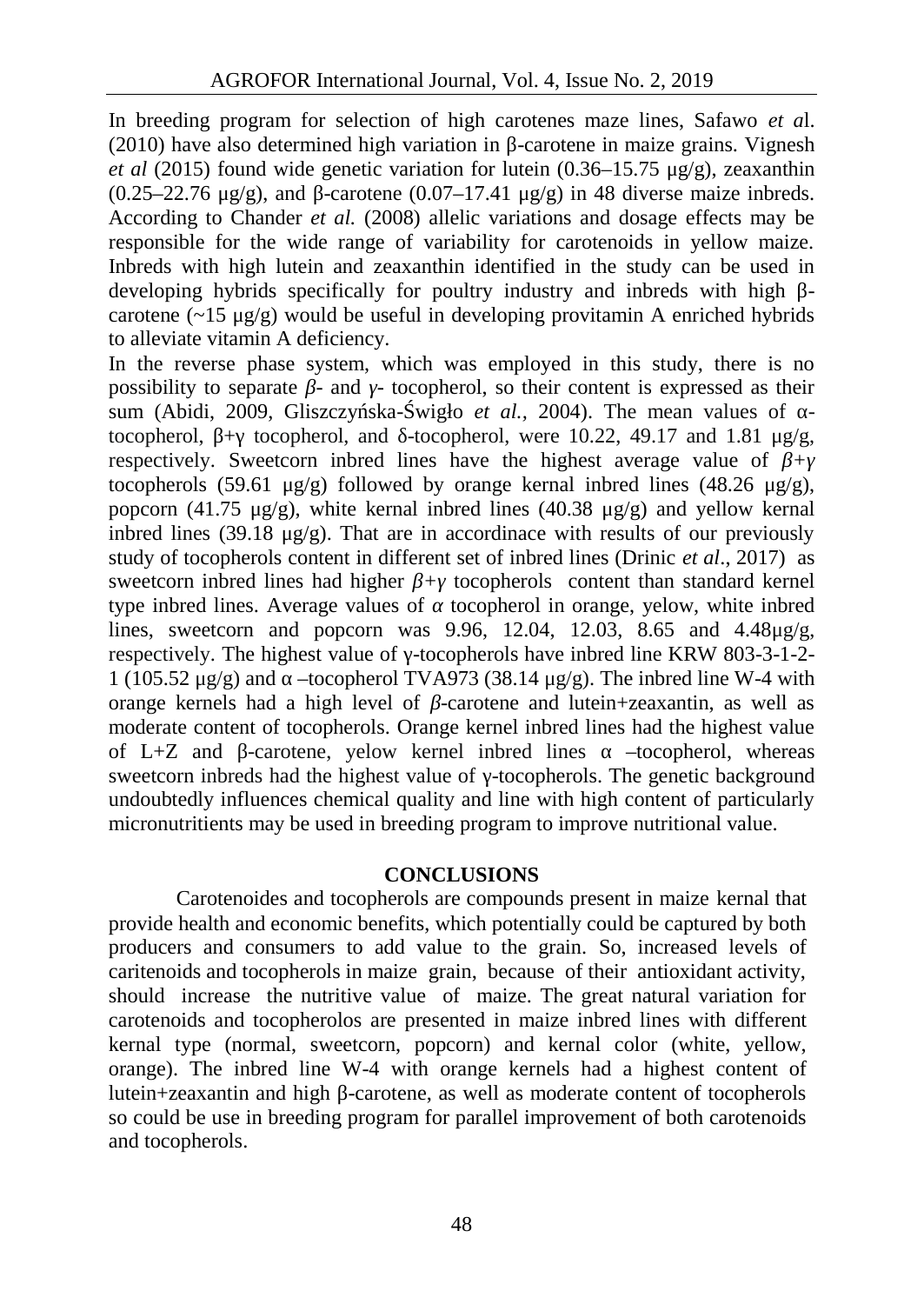## **ACKNOWLEDGEMENT**

This study is supported by the Ministry of Education, Science and Technological Development of the Republic of Serbia as part of a project TR 31068.

### **REFERENCES**

- Abidi SL (2009). Chromatographic analysis of tocol-derived lipid antioxidants, Journal of Chromatography A, vol. 881, no. 1-2, pp. 198-216.
- Babu, R., Rojas, N.P., Gao, S., Yan, J., Pixley, K. (2013). Validation of the effects of molecular marker polymorphisms in *lcyE* and *crtRB1* on provitamin A concentrations for 26 tropical maize populations. Theor. Appl.Genet. 126:389–399.
- Bacchetti T, Masciangelo S, Micheletti A and Ferretti G (2013). Carotenoids, Phenolic Compounds and Antioxidant Capacity of Five Local Italian Corn (*Zea Mays L*.) Kernels*.* J. Nutr. Food Sci 3(6): 237.
- Buckner, B., Kelson, T.L., Robertson, D.S. (1990). Cloning of the *y1* locus of maize, a gene involved in the biosynthesis of carotenoids. Plant Cell 2:867–876.
- Chander, S., Meng, Y., Zhang, Y., Yan, J., Li, J. (2008). Comparison of nutritional traits variability in selected eighty-seven inbreds from Chinese maize (*Zea mays* L.) germplasm. J. Agric. Food Chem. 56:6506–6511.
- Drinic Mladenovic S., Mesarevi J., Stevanovi M., Srdi J., Kravi N., Filipovi M., An elkovi V. (2017). Variability of tochopherols content in maize inbred lines. Book of proceeding VIII International Scientific Agriculture Symposium "AGROSYM 2017", pp 618-622.
- Frano, M.R.L., de Moura, F.F., Boy, E., Lonnerdal, B., Burri, B.J. (2014). Bioavailability of iron, zinc, and provitamin A in biofortified staple crops. Nut. Rev. 72:289–307.
- Gliszczy ska- wigło, A., Sikorska E., Khmelinskii I., Sikorski M. (2007). Tocopherol content in edible plant oils, Polish journal of food and nutrition sciences, 57, 4(A), 157-161.
- Harjes C. E., Rocheford T. R., Bai L., Brutnell T. P., Kandianis C. B., Sowinski S. G., Stapleton A. E., Vallabhaneni R., Williams M., Wurtzel E. T., Yan J. B., Buckler E. S. (2008). Natural genetic variation in lycopene epsilon cyclase tapped for maize biofortification. Science 319, 330–33
- Johnson, M.P., Havaux, M., Triantaphylides, C., Ksas, B., Pascal, A.A., Robert, B., Davison, P.A., Ruban, A.V., Horton, P. (2007). Elevated zeaxanthin bound to oligomeric LHCII enhances the resistance of *Arabidopsis* to photooxidative stress by a lipid-protective, antioxidant mechanism. J. Biol. Chem. 282**:**22605–22618.